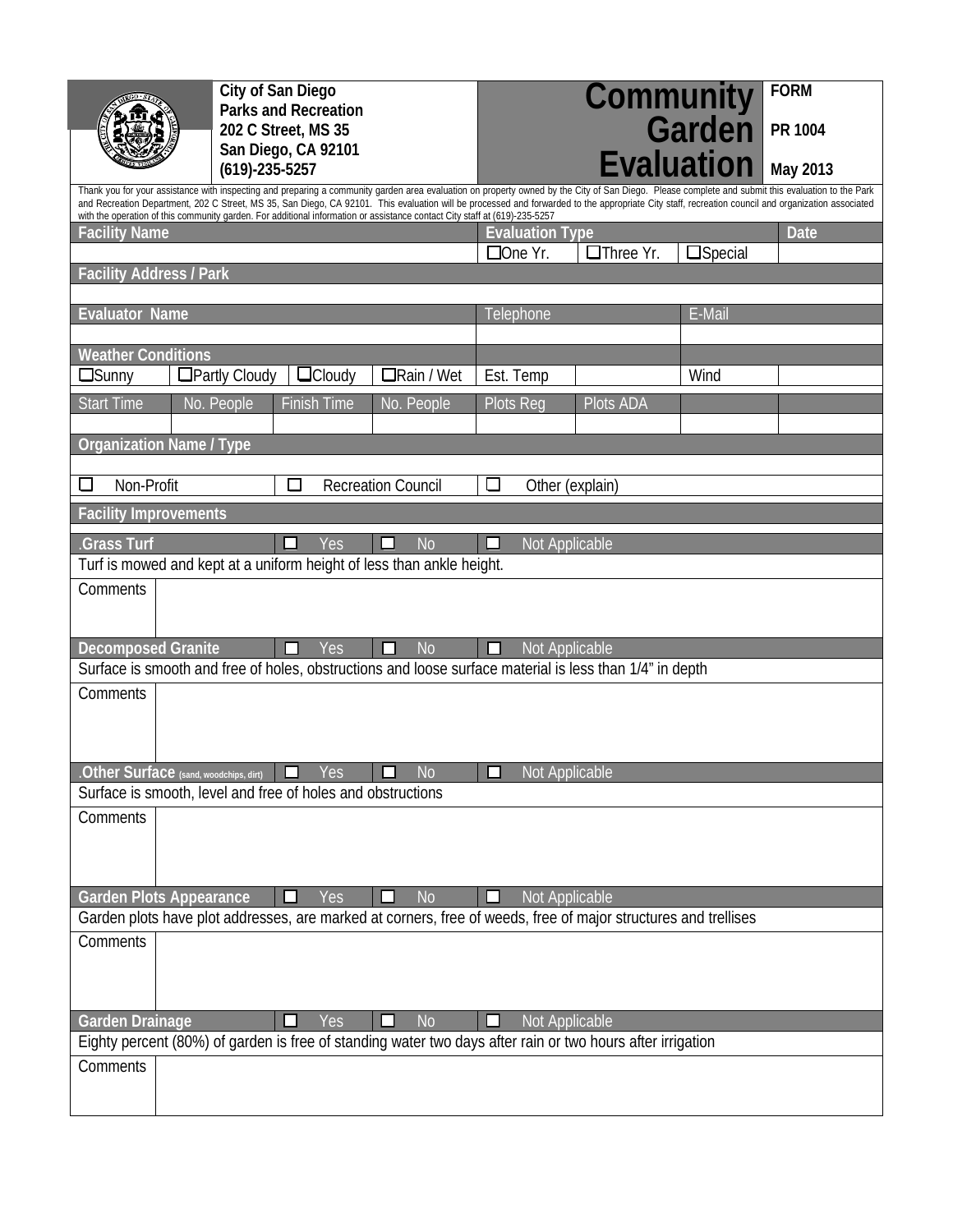## **Community Garden Evaluation Page 2 of 3**

| <b>Garden Cleanliness</b>                                                            |  |        | Yes |    | N <sub>o</sub> |    | Not Applicable                                                                                    |
|--------------------------------------------------------------------------------------|--|--------|-----|----|----------------|----|---------------------------------------------------------------------------------------------------|
| Surface is free of litter, debris and other objectionable material.                  |  |        |     |    |                |    |                                                                                                   |
| Comments                                                                             |  |        |     |    |                |    |                                                                                                   |
|                                                                                      |  |        |     |    |                |    |                                                                                                   |
|                                                                                      |  |        |     |    |                |    |                                                                                                   |
| Fence                                                                                |  |        | Yes |    | N <sub>o</sub> | ΙI | Not Applicable                                                                                    |
| Fencing is functional, free of protrusions and fee of holes / passages.              |  |        |     |    |                |    |                                                                                                   |
| Comments                                                                             |  |        |     |    |                |    |                                                                                                   |
|                                                                                      |  |        |     |    |                |    |                                                                                                   |
|                                                                                      |  |        |     |    |                |    |                                                                                                   |
| <b>Gates</b>                                                                         |  | ப      | Yes | L. | <b>No</b>      | ❏  | Not Applicable                                                                                    |
|                                                                                      |  |        |     |    |                |    | Pedestrian gate and vehicle gates are present and gates, latches and locks are operational        |
| Comments                                                                             |  |        |     |    |                |    |                                                                                                   |
|                                                                                      |  |        |     |    |                |    |                                                                                                   |
|                                                                                      |  |        |     |    |                |    |                                                                                                   |
|                                                                                      |  |        |     |    |                |    |                                                                                                   |
| <b>Hose Bibs</b><br>Hose bibs are present and operate properly.                      |  |        | Yes |    | <b>No</b>      | H  | <b>Not Applicable</b>                                                                             |
| Comments                                                                             |  |        |     |    |                |    |                                                                                                   |
|                                                                                      |  |        |     |    |                |    |                                                                                                   |
|                                                                                      |  |        |     |    |                |    |                                                                                                   |
|                                                                                      |  |        |     |    |                |    |                                                                                                   |
| <b>Compost Area</b>                                                                  |  | $\Box$ | Yes |    | <b>No</b>      |    | Not Applicable                                                                                    |
| Is in good repair and is neat.                                                       |  |        |     |    |                |    |                                                                                                   |
| Comments                                                                             |  |        |     |    |                |    |                                                                                                   |
|                                                                                      |  |        |     |    |                |    |                                                                                                   |
|                                                                                      |  |        |     |    |                |    |                                                                                                   |
| <b>Tool Storage Area</b>                                                             |  | ◻      | Yes |    | <b>No</b>      | П  | Not Applicable                                                                                    |
| Is in good repair, free of graffiti and has functional locks.                        |  |        |     |    |                |    |                                                                                                   |
| Comments                                                                             |  |        |     |    |                |    |                                                                                                   |
|                                                                                      |  |        |     |    |                |    |                                                                                                   |
|                                                                                      |  |        |     |    |                |    |                                                                                                   |
| Signage                                                                              |  | П      | Yes |    | <b>No</b>      |    | Not Applicable                                                                                    |
|                                                                                      |  |        |     |    |                |    | Community garden signs are legible, free of graffiti and properly installed in visible locations. |
| Comments                                                                             |  |        |     |    |                |    |                                                                                                   |
|                                                                                      |  |        |     |    |                |    |                                                                                                   |
|                                                                                      |  |        |     |    |                |    |                                                                                                   |
| <b>Drinking Fountain</b>                                                             |  |        | Yes |    | <b>No</b>      |    | Not Applicable                                                                                    |
| Drinking fountains is accessible, operational and free of standing water and debris. |  |        |     |    |                |    |                                                                                                   |
| Comments                                                                             |  |        |     |    |                |    |                                                                                                   |
|                                                                                      |  |        |     |    |                |    |                                                                                                   |
|                                                                                      |  |        |     |    |                |    |                                                                                                   |
|                                                                                      |  |        |     |    |                |    |                                                                                                   |